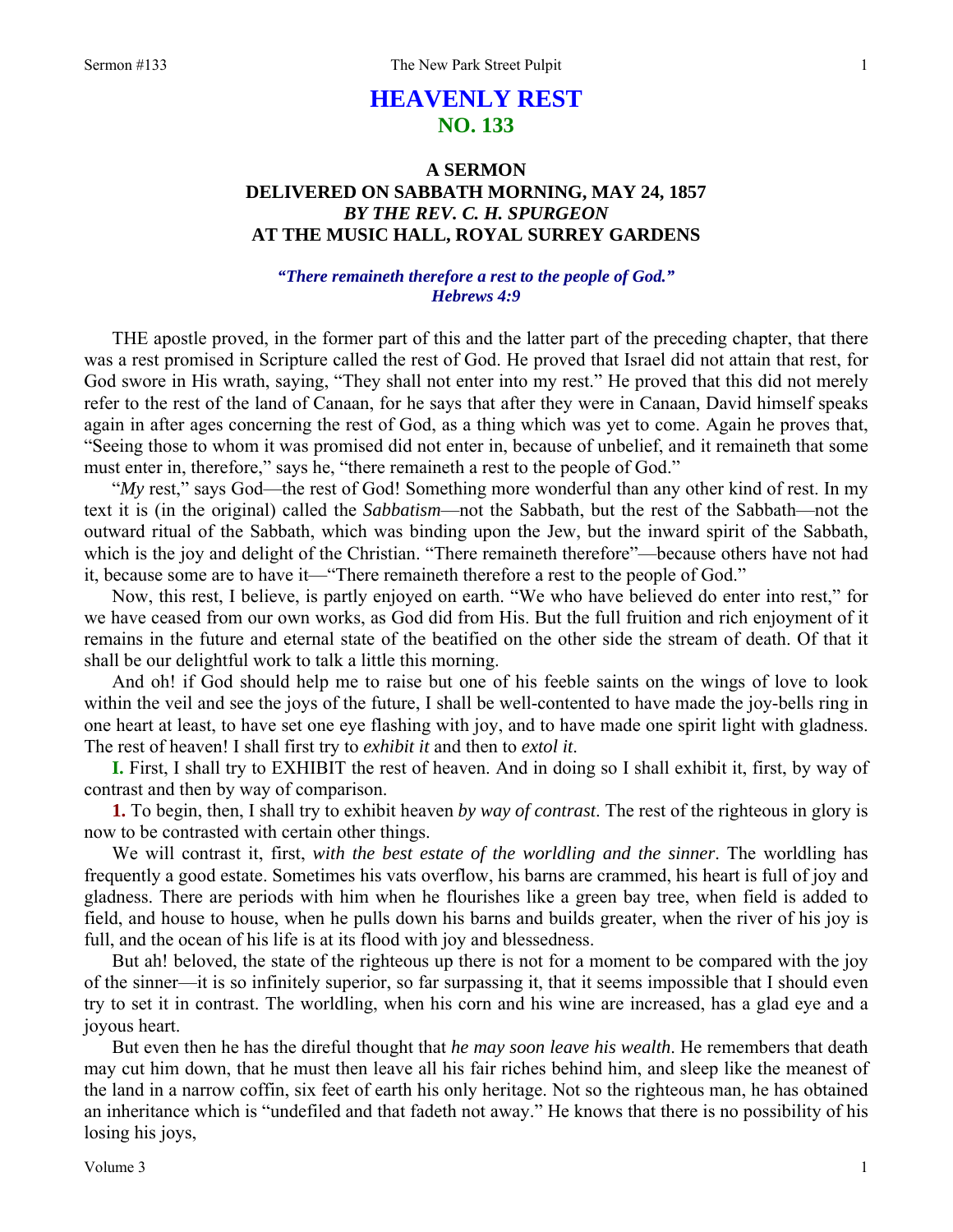#### Heavenly Rest Sermon #133

### *"He is securely blessed, Has done with sin, and care, and woe, And doth with Jesus rest."*

He has no dread of dissolution, no fear of the coffin or the shroud, and so far the life of heaven is not worthy to be put in comparison with the life of the sinner. But the worldling, with all his joys, always has *a worm at the root* of them. You votaries of pleasure! the flush upon your cheek is frequently but a painted deception. Ah! you sons and daughters of gaiety! The light foot of your dance is not in keeping with the heavy woe of your miserable spirits.

Do you not confess that if by the excitement of company you for a while forget the emptiness of your heart, yet silence, and the hour of midnight, and the waking watches of your bed, bid you sometimes think that there must be something more blessed than the mere wanderings of gaiety in which you are now found? You are trying the world some of you, speak then!

Do you not find it empty? Might it not be said of the world, as an old philosopher said of it, when he represented a man with it in his hands smiting it and listening to its ringing? "Touch it, touch it! make it ring again. It is empty." So it is with the world. You know it is so. And if you know it not as yet, the day is coming when after you have plucked the sweets, you shall be pricked with the thorn, and when you shall find that all is unsatisfactory that does not begin and end with God.

Not so the Christian in heaven. For him there are no nights. And if there are times of solitude and rest, he is always filled with ecstatic joy. His river flows ever full of bliss, without one pebble of sorrow over which it ripples. He has no aching conscience, no "aching void the world can never fill." He is supremely blessed, satisfied with favor, and full with the goodness of the Lord.

And you know, you worldlings, that your best estates often bring you great anxiety, *lest they should depart from you*. You are not so foolish yet as to conceive that riches endure forever. You men of business are frequently led to see that riches take to themselves wings and fly away. You have accumulated a fortune. But you find it is harder to retain than it is to get.

You are seeking after a competence, but you find that you grasp at shadows that flit away—that the everlasting vicissitudes of business and the constant changes of mankind are causes of prudent alarm to you, for you fear that you shall lose your gods, and that your gourd shall be eaten by the worm, and fall down, and your shadow shall be taken away.

Not so the Christian. He lives in a house that can never hasten to decay. He wears a crown, the glister of which shall never be dim. He has a garment which shall never wax old. He has bliss that never can depart from him, nor he from it. He is now firmly set, like a pillar of marble in the temple of God. The world may rock, the tempest may sway it like the cradle of a child, but there, above the world, above the perpetual revolution of the stars, the Christian stands secure and immovable.

His rest infinitely surpasses yours. Ah! you shall go to all the fabled luxuries of eastern monarchs, and see their dainty couches and their luscious wines. Behold the riches of their pleasantry! How charming is the music that lulls them to sleep! How gently moves the fan that wafts them to their slumber! But ah!

> *"I would not change my blest estate For all the world calls good or great; And whilst my faith can keep her hold I envy not the sinner's gold"—*

I reckon that the richest, highest, noble condition of a worldly man is not worthy to be compared with the joy that is to be revealed hereafter in the breasts of those who are sanctified. O you spendthrift mortals, that for one merry dance and a giddy life will lose a world of joys! O fools that catch at bubbles and lose realities! O ten thousand times mad men, that grasp at shadows and lose the substance!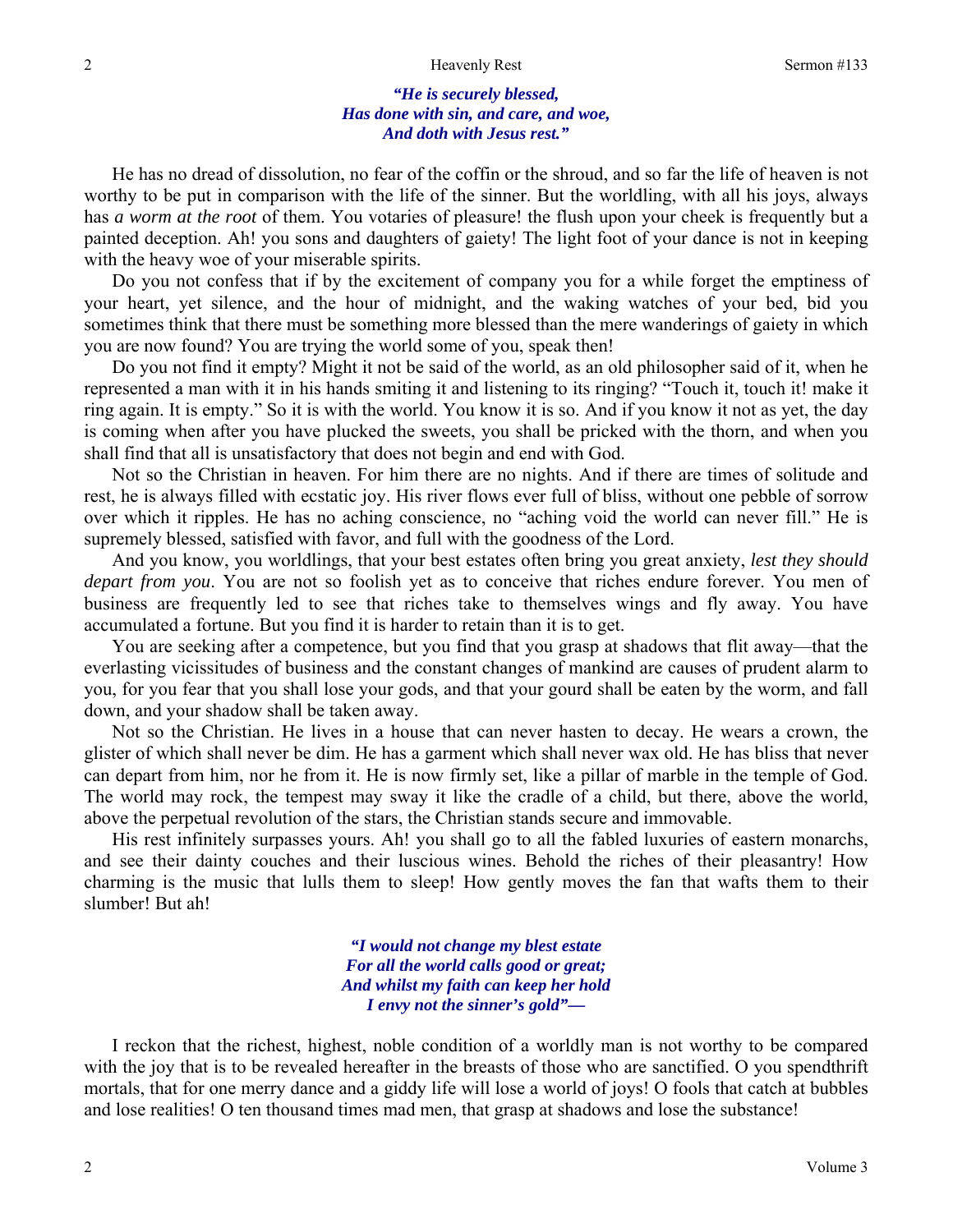What! sirs, do you think a little round of pleasure, a few years of gaiety and merriment, just a little time of the tossing about, to and fro, of worldly business, is a compensation for eternal ages of unfading bliss! Oh! How foolish will you conceive yourselves to be, when you are in the next state, when cast away from heaven, you will see the saints blessed!

I think I hear your mournful soliloquy, "Oh! how cheaply did I sell my soul! What a poor price did I get for all I have now lost! I have lost the palace and the crown, and the joy and bliss forever, and am shut up in hell! And for what did I lose it? I lost it for the lascivious wanton kiss. I lost it for the merry drunken song. I lost it for just a few short years of pleasures, which, after all, were only painted pleasures!"

Oh! I think I see you in your lost estates, cursing yourselves, rending your hair, that you should have sold heaven for counters, and have changed away eternal life for pitiful farthings, which were spent quickly and which burned your hands in the spending of them! Oh! that you were wise, that you would weigh those things, and reckon that a life of the greatest happiness here is nothing compared with the glorious hereafter, "There remaineth a rest to the people of God."

Now let me put it in *more pleasing contrast*. I shall contrast the rest of the believer above with the miserable estate of the believer sometimes here below. Christians have their sorrows. Suns have their spots, skies have their clouds, and Christians have their sorrows too. But oh! how different will the state of the righteous be up there, from the state of the believer here!

Here the Christian has to suffer anxiety. He is anxious to serve his Master, to do his best in his day and generation. His constant cry is, "Help me to serve You, O my God." And he looks out, day after day, with a strong desire for opportunities of doing good. Ah! if he be an active Christian, he will have much labor, much toil, in endeavoring to serve his Master. And there will be times when he will say, "My soul is in haste to be gone. I am not wearied of the labor, I am wearied in it. To toil thus in the sun, though for a good Master, is not the thing that just now I desire."

Ah! Christian, the day shall soon be over and you shall no longer have to toil. The sun is nearing the horizon. It shall rise again with a brighter day than you have ever seen before. There, up in heaven, Luther has no more to face a thundering Vatican. Paul has no more to run from city to city and continent to continent. There Baxter has no more to toil in his pulpit, to preach with a broken heart to hard-hearted sinners. There no longer has Knox to "cry aloud and spare not" against the immoralities of the false church.

There no more shall be the strained lung, and the tired throat, and the aching eye. No more shall the Sunday school teacher feel that his Sabbath is a day of joyful weariness. No more shall the tract distributor meet with rebuffs. No, there, those who have served their country and their God, those who have toiled for man's welfare, with all their might, shall enter into everlasting rest. Sheathed is the sword, the banner is furled, the fight is over, the victory won, and they rest from their labors.

Here, too, the Christian is always *sailing onward*, he is always in motion, he feels that he has not yet attained. Like Paul he can say, "Forgetting the things that are behind, I press forward to that which is before." But there his weary head shall be crowned with unfading light. There the ship that has been speeding onward shall furl its sails in the port of eternal bliss. There he who, like an arrow, has sped his way shall be fixed forever in the target. There we, who like fleeting clouds were driven by every wind, shall gently distil in one perennial shower of everlasting joy.

There is no progress, no motion there. They are at rest, they have attained the summit of the mountain, they have ascended to their God and our God. Higher they cannot go. They have reached the *Ultima Thule*, there are no fortunate islands beyond. This is life's utmost end of happiness. And they furl their sails, rest from their labors, and enjoy themselves for aye. There is a difference between the progress of earth and the perfect fixity of the rest of heaven.

Here, too, the believer is often the subject of *doubt and fear*. "Am I His or am I not?" is often the cry. He trembles lest he should be deceived. At times he almost despairs and is inclined to not put his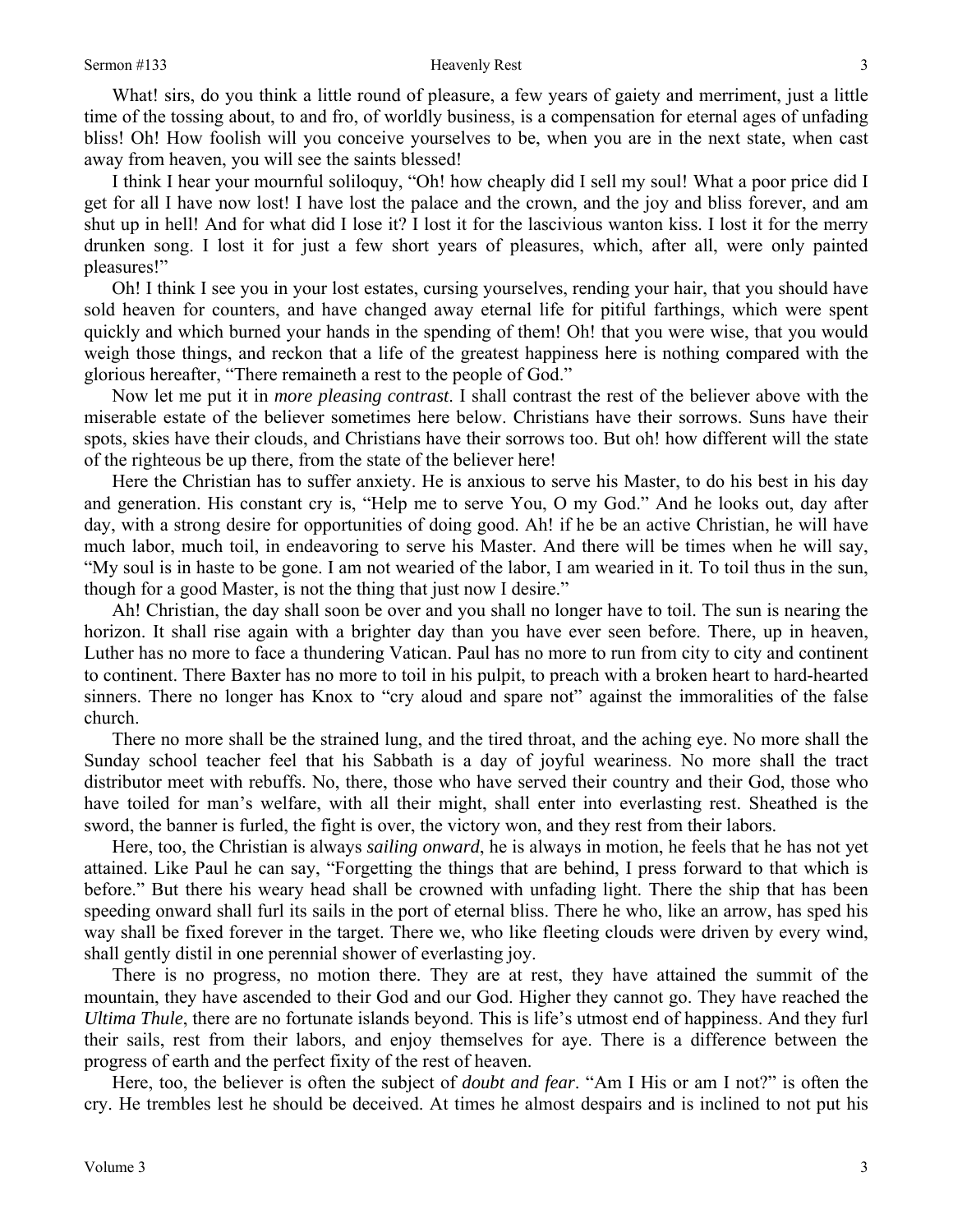name down as one of the children of God. Dark insinuations are whispered into his ears. He thinks that God's mercy is clean gone forever and that He will not be mindful of him anymore.

Again, his sins sometimes upbraid him and he thinks God will not have mercy on him. He has a poor fainting heart. He is like Ready-to-halt, he has to go all his way on crutches. He has a poor feeble mind, always tumbling down over a straw and fearing one day he shall be drowned in a cart rut. Though the lions are chained, he is as much afraid of them as if they were loose. Hill Difficulty often affrights him. Going down into the valley of humiliation is often troublesome work for him.

But there, there are no hills to climb, no dragons to fight, no foes to conquer, no dangers to dread. Ready-to-halt, when he dies, will bury his crutches and Feeble-mind will leave his feebleness behind him. Fearing will never fear again. Poor Doubting-heart will learn confidently to believe.

Oh, joy above all joys! The day is coming when I shall "know as I am known." When I shall not want to ask whether I am His or not, for in His arms encircled, there shall be no room for doubt. Oh! Christian, you think there are slips between your lips and that cup of joy, but when you grasp the handle of that cup with your hand, and are drinking draughts of ineffable delight, then you will have no doubt or fear.

> *"There you shall see His face, And never, never sin; There from the rivers of His grace, Drink endless pleasures in."*

Here, too, on earth, the Christian has to *suffer*. Here he has the aching head and the pained body. His limbs may be bruised or broken, disease may rack him with torture. He may be an afflicted one from his birth. He may have lost an eye or an ear, or he may have lost many of his powers. Or if not, being of a weakly constitution, he may have to spend the most of his days and nights upon the bed of weariness.

Or if his body is sound, yet what suffering he has in his mind! Conflicts between depravity and gross temptations from the evil one, assaults of hell, perpetual attacks of divers kinds from the world, the flesh, and the devil. But there, no aching head, no weary heart. There no palsied arms, no brow ploughed with the furrows of old age. There the lost limb shall be recovered and old age shall find itself endowed with perpetual youth. There the infirmities of the flesh shall be left behind, given to the worm and devoured by corruption.

There they shall flit, as on the wings of angels, from pole to pole, and from place to place, without weariness or anguish. There they shall never need to lie upon the bed of rest, or the bed of suffering, for day without night, with joy unflagging, they shall circle God's throne rejoicing, and ever praise Him who has said, "The inhabitants there shall never be sick."

There, too, they shall be free from *persecution*. Here Sicilian Vespers, and St. Bartholomew, and Smithfield, are well-known words. But there shall be none to taunt them with a cruel word, or touch them with a cruel hand. There emperors and kings are not known, and those who had power to torture them cease to be. They are in the society of saints. They shall be free from all the idle converse of the wicked, and from their cruel jeers set free forever. Set free from persecution!

You army of martyrs, you were slain, you were torn asunder, you were cast to wild beasts, you wandered about in sheep skins and goats' skins, destitute, afflicted, and tormented. I see you now, a mighty host. The habiliments you wear are torn with thorns. Your faces are scarred with sufferings. I see you at your stakes and on your crosses. I hear your words of submission on your racks, I see you in your prisons, I behold you in your pillories—but

> *"Now ye are arrayed in white, Brighter than the noonday-sun, Fairest of the sons of light, Nearest the eternal throne."*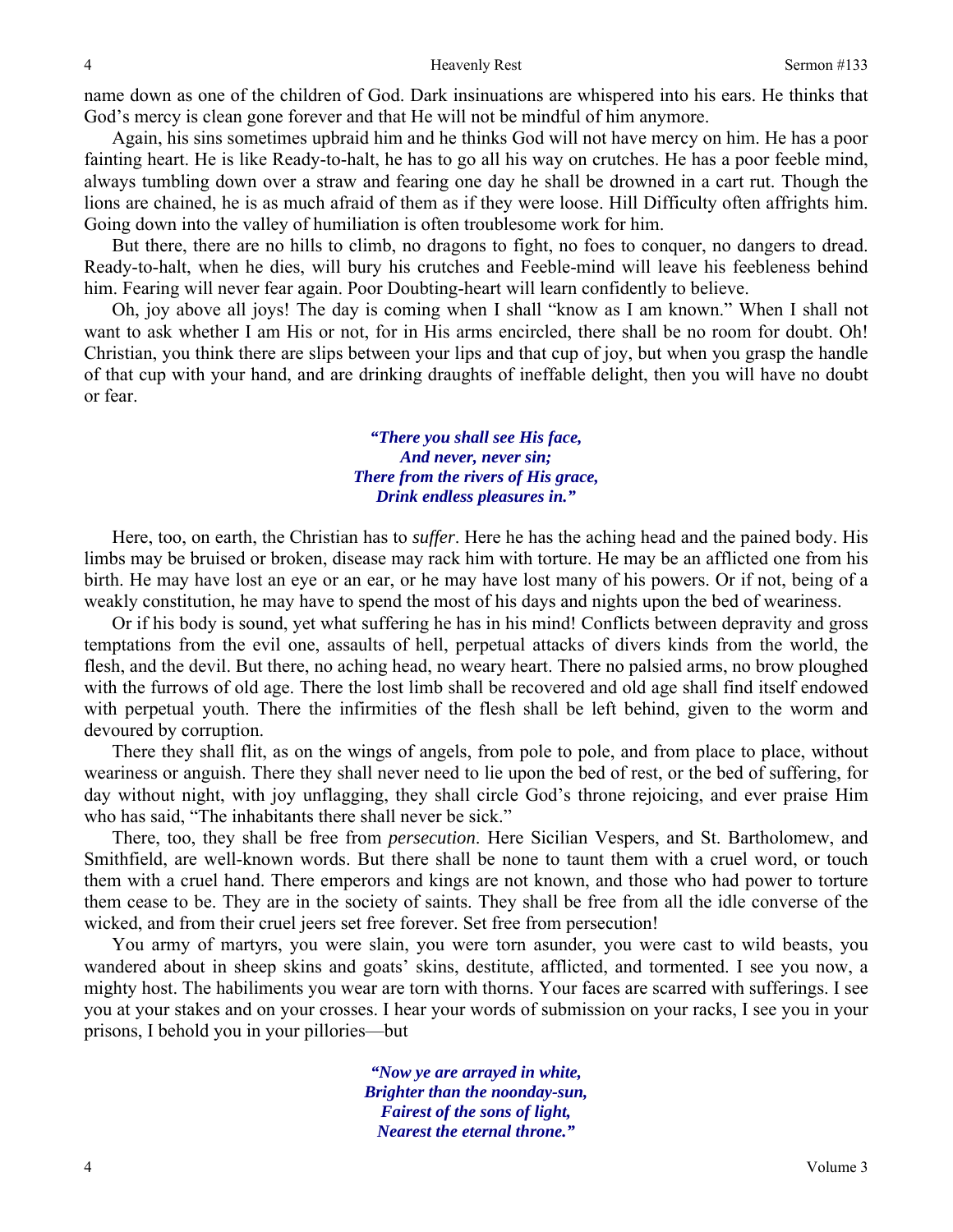These are they, who "for their Master died, who love the cross and crown." They waded through seas of blood in order to obtain the inheritance, and there they are, with the blood-red crown of martyrdom about their heads, that ruby brightness, far excelling every other. Yes, there is no persecution there. "There remaineth a rest to the people of God."

Alas! in this mortal state the child of God is also subject to *sin*. Even he fails in his duty and wanders from his God. Even he does not walk in all the law of his God blameless, though he desires to do it. Sin now troubles him constantly. But there, sin is dead. There, they have no temptation to sin, from without or from within, but they are perfectly free to serve their Master. Here the child of God has sometimes to weep repentingly of his backslidings, but there they never shed tears of penitence, for they have never cause to do so.

And last of all, here, the child of God has to wet the cold ashes of his relatives with *tears*. Here he has to bid adieu to all that is lovely and fair of mortal race. Here it is he hears, "Earth to earth, and dust to dust, and ashes to ashes," while the solemn music of the dust upon the coffin lid beats doleful time to those words.

Here is the mother buried, the child snatched away, the husband rent from the bosom of a loving wife, the brother parted from the sister. The plate upon the coffin, the last coat of arms of earth, earth's last emblems are here ever before our eyes.

But there never once shall be heard the toll of the funeral bell. No hearse with plumes has ever darkened the streets of gold, no emblems of sorrow have ever intruded into the homes of the immortal. They are strangers to the meaning of death. They cannot die—they live forever, having no power to decay and no possibility of corruption.

Oh! rest of the righteous, how blest are you, where families shall again be bound up in one bundle, where parted friends shall again meet to part no more, and where the whole church of Christ united in one mighty circle shall together praise God and the Lamb throughout eternal ages.

Brethren, I have tried thus to set the rest of the righteous in the way of contrast. I feel I have failed. Poor are the words I can utter to tell you of immortal things. Even holy Baxter himself, when he wrote of the "Saints' Rest," paused and said, "But these are only tinklings compared with the full thunders of heaven." I cannot tell you, dear friends, nor can mortal tell, what God has prepared for them that love Him.

**2.** And now I shall try very briefly to exhibit this contrast *in the way of comparison*. The Christian has some rest here, but nothing compared with the rest which is to come.

There is the *rest of the church*. When the believer joins the church of God and becomes united with them, he may expect to rest. The good old writer of the "*Pilgrim's Progress*," says that when the weary pilgrims were once admitted to the house Beautiful, they were shown to sleep in a chamber called "peace," or "rest."

The church member at the Lord's table has a sweet enjoyment of rest in fellowship with the saints. But ah! up there the rest of church fellowship far surpasses anything that is known here. For there are no divisions there, no angry words at the church meetings, no harsh thoughts of one another, no bickerings about doctrine, no fightings about practice. There Baptist, and Presbyterian, and Independent, and Wesleyan, and Episcopalian, serve the same Lord, and having been washed in the same blood, sing the same song, and are all joined in one.

There pastors and deacons never look coolly on each other. No haughty prelates there, no loftyminded ministers there, but all meek and lowly, all knit together in brotherhood. They have a rest which surpasses all the rest of the church on earth.

There is, again, a rest of *faith* which a Christian enjoys. A sweet rest. Many of us have known it. We have known what it is, when the billows of trouble have run high, to hide ourselves in the breast of Christ and feel secure. We have cast our anchor deep into the rocks of God's promise. We have gone to sleep in our chamber and have not feared the tempest. We have looked at tribulation and have smiled at it. We have looked at death himself and have laughed him to scorn.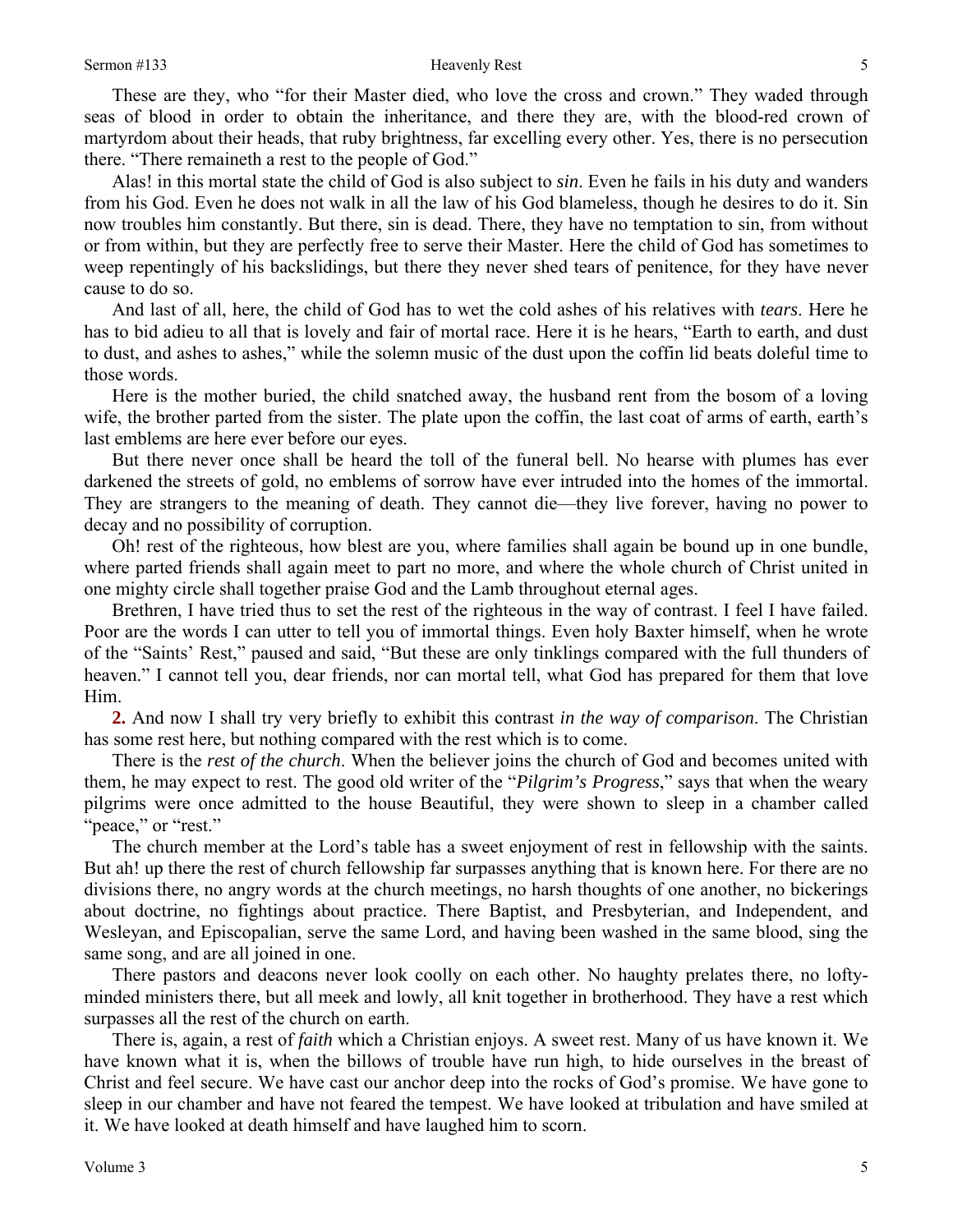We have had much trust by Christian faith that, dauntless and fearless, nothing could move us. Yes, in the midst of calumny, reproach, slander, and contempt, we have said, "I shall not be moved, for God is on my side." But the rest up there is better still, more unruffled, more sweet, more perfectly calm, more enduring, and more lasting than even the rest of faith.

And again, the Christian sometimes has the blessed rest of *communion*. There are happy moments when he puts his head on the Savior's breast—when, like John, he feels that he is close to the Savior's heart, and there he sleeps. "God gives his beloved sleep." Not the sleep of unconsciousness, but the sleep of joy.

Happy, happy, happy are the dreams we have had on the couch of communion. Blessed have been the times, when, like the spouse in Solomon's Song, we could say of Christ, "His left hand was under my head, and with his right hand did he embrace me."

## *"But sweeter still the fountain head, Though sweet may be the stream;"*

When we shall have plunged into a very bath of joy, we shall have found the delights even of communion on earth to have been but the dipping of the finger in the cup, but the dipping of the bread in the dish, whereas heaven shall be the participation of the whole of the joy and not the mere antepast of it.

Here we sometimes enter into the portico of happiness, there we shall go into the presence chamber of the King. Here we look over the hedge and see the flowers in heaven's garden, there we shall walk between the beds of bliss and pluck fresh flowers at each step. Here we just look and see the sunlight of heaven in the distance, like the lamps of the thousand-gated cities shining afar off, but there we shall see them in all their blaze of splendor.

Here we listen to the whisperings of heaven's melody, borne by winds from afar. But there, entranced, amidst the grand oratorio of the blessed, we shall join in the everlasting hallelujah to the great Messiah, the God, the I AM. Oh! again I say, do we not wish to mount aloft and fly away, to enter into the rest which remains to the people of God?

**II.** And now, yet more briefly, and then we shall have done. I am to endeavor to EXTOL this rest, as I have tried to EXHIBIT it.

I would extol this rest for many reasons. And oh! that I were eloquent, that I might extol it as it deserves! Oh! for the lip of angel and the burning tongue of a cherub to talk now of the bliss of the sanctified and of the rest of God's people!

It is, first, a *perfect* rest. They are wholly at rest in heaven. Here rest is but partial. I hope in a little time to cease from everyday labors for a season, but then the head will think, and the mind may be looking forward to prospective labor, and whilst the body is still, the brain will yet be in motion. Here, on Sabbath days a vast multitude of you sit in God's house, but many of you are obliged to stand, and rest but little except in your mind, and even when the mind is at rest, the body is wearied with the toil of standing.

You have a weary mile, perhaps, many miles, to go to your homes on the Sabbath day. And let the Sabbatarian say what he will, you may work on the Sabbath day, if you work for God. And this Sabbath day's work of going to the house of God is work for God, and God accepts it. For yourselves you may not labor, God commands you to rest, but if you have to toil these three, these four, these five, these six miles, as many of you have done, I will not and I must not blame you.

"The priests in the sanctuary profane the Sabbath, and are blameless." It is toil and labor, it is true, but it is for a good cause—for our Master. But there, my friends, the rest is perfect. The body there rests perpetually, the mind too always rests. Though the inhabitants are always busy, always serving God, yet they are never weary, never toil-worn, never fatigued.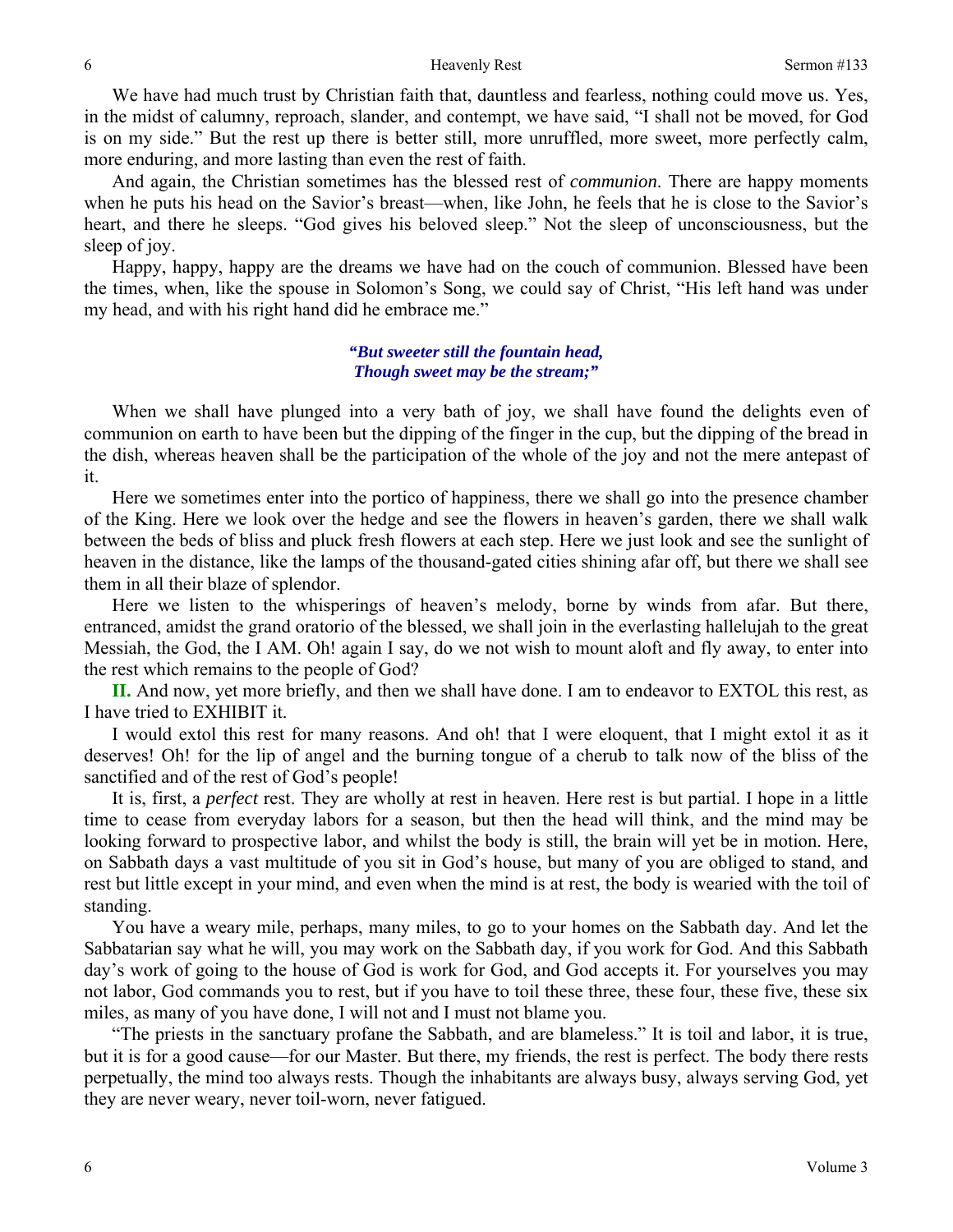#### Sermon #133 Heavenly Rest

They never fling themselves upon their couches at the end of the day and cry, "Oh! when shall I be away from this land of toil?" They never stand up in the burning sunlight and wipe the hot sweat from their brow. They never rise from their bed in the morning, half refreshed, to go to laborious study. No, they are perfectly at rest, stretched on the couch of eternal joy. They know not the semblance of a tear. They have done with sin, and care, and woe, and with their Savior rest.

Again, it is a *seasonable* rest. How seasonable it will be for some of you! You sons of wealth, you know not the toils of the poor. The calloused-handed laborer, perhaps, you have not seen, and you know not how he has to tug and to toil. Among my congregation I have many of a class, upon whom I have always looked with pity, poor women who must rise tomorrow morning with the sun and begin that everlasting, "stitch, stitch," that works their fingers to the bone.

And from Monday morning till Saturday night, many of you, my members, and multitudes of you, my hearers, will not be able to lay aside your needle and your thread, except when, tired and weary, you fall back on your chair and are lulled to sleep by your thoughts of labor! Oh! how seasonable will heaven's rest be to you! Oh! how glad will you be, when you get there, to find that there are no Monday mornings, no more toil for you, just rest, eternal rest!

Others of you have hard manual labor to perform. You have reason to thank God that you are strong enough to do it and you are not ashamed of your work. For labor is an honor to a man. But still there are times when you say, "I wish I were not so dragged to death by the business of London life." We have but little rest in this huge city. Our day is longer and our work is harder than our friends in the country.

You have sometimes sighed to go into the green fields for a breath of fresh air. You have longed to hear the song of the sweet birds that used to wake you when you were lads. You have missed the bright blue sky, the beauteous flowers, and the thousand charms of a country life.

And perhaps, you will never get beyond this smoky city, but remember, when you get up there, "sweet fields arrayed in living green" and "rivers of delight" shall be the place where you shall rest. You shall have all the joys you can conceive of in that home of happiness.

And though worn and weary you come to your grave, tottering on your staff, having journeyed through the wilderness of life, like a weary camel, which has only stopped on the Sabbath to sip its little water at the well, or to be baited at the oasis, there you will arrive at your journey's end, laden with gold and spices, and enter into the grand caravanserai of heaven and enjoy forever the things you have wearily carried with you here.

And I must say, that to others of us who have not to toil with our hands, heaven will be a seasonable rest. Those of us who have to tire our brain day after day will find it no slight boon to have an everlasting rest above. I will not boast of what I may do, there may be many who do more, there may be many who are perpetually and daily striving to serve God, and are using their mind's best energies in so doing. But this much I may say, that almost every week I have the pleasure of preaching twelve times, and often in my sleep do I think of what I shall say next time.

Not having the advantage of laying out my seven shillings and sixpence in buying manuscripts, it costs me hard diligent labor to find even something to say. And I sometimes have a difficulty to keep the hopper full in the mill. I feel that if I had not now and then a rest, I should have no wheat for God's children.

Still it is on, on, on, and on we must go. We hear the chariot wheels of God behind us and we dare not stop. We think that eternity is drawing nigh and we must go on. Rest to us now is more than labor, we want to be at work. But oh! how seasonable it shall be, when to the minister it shall be said—

> *"Servant of God, well done! Rest from thy loved employ; The battle fought, the victory won, Enter thy Master's joy."*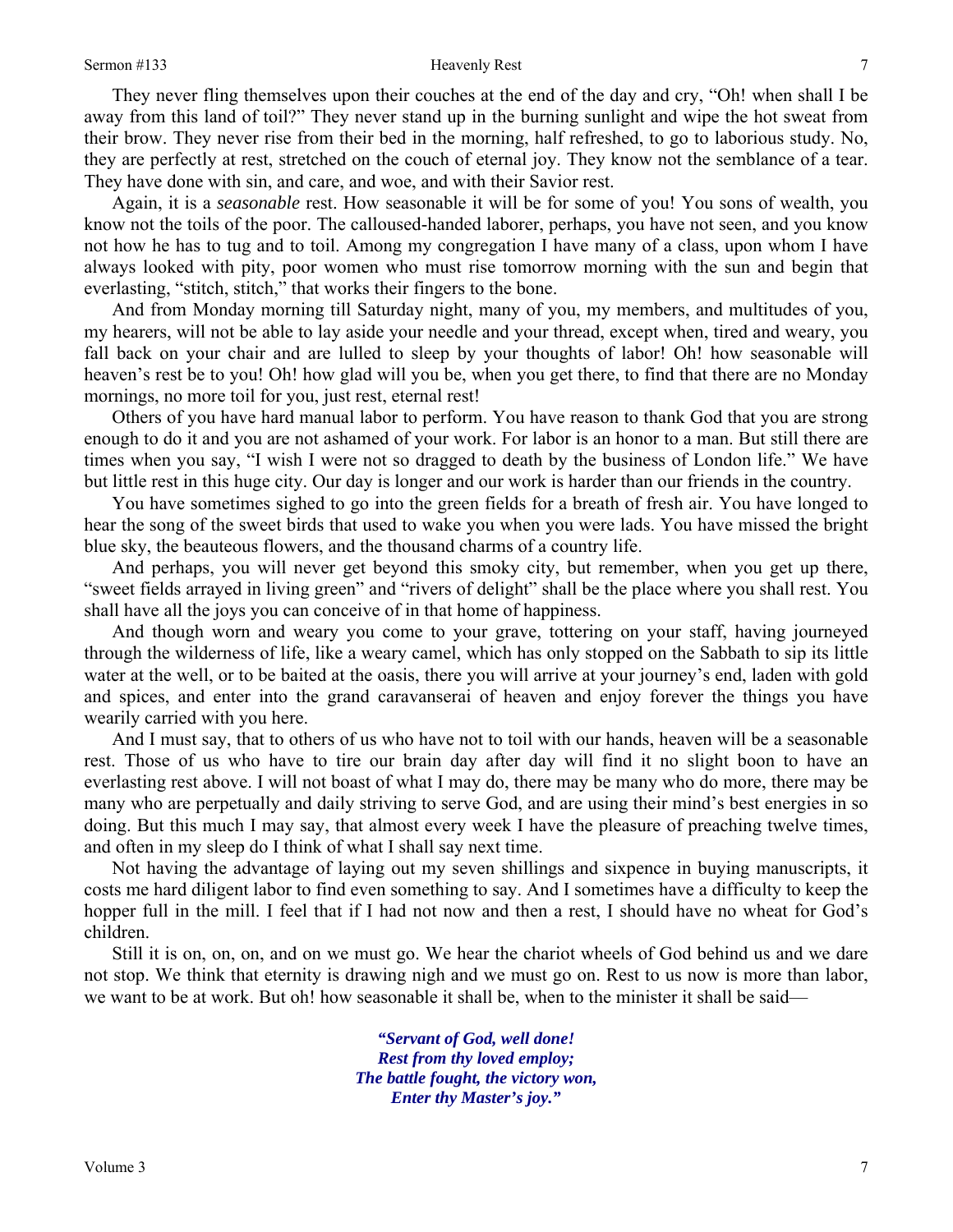#### Heavenly Rest Sermon #133

It will be seasonable rest. You that are weary with state cares and have to learn the ingratitude of men. You that have sought honors and have got them to your cost, you seek to do your best, but your very independence of spirit is called servility, while your servility would have been praised! You who seek to honor God, and not to honor men, who will not bind yourselves to parties, but seek in your own independent and honest judgment to serve your country and your God.

You, I say, when God shall see fit to call you to Himself, will find it no small joy to have done with parliaments, to have done with states and kingdoms, and to have laid aside your honors to receive honors more lasting amongst those who dwell forever before the throne of the Most High.

One thing and then once more, and then farewell. This rest, my brethren, ought to be extolled, because it is *eternal*. Here my best joys bear "mortal" on their brow. Here my fair flowers fade. Here my sweet cups have dregs and are soon empty. Here my sweetest birds must die and their melody must soon be hushed. Here my most pleasant days must have their nights. Here the flowings of my bliss must have their ebbs, everything does pass away, but there everything shall be immortal.

The harp shall be unrusted, the crown unwithered, the eye undimmed, the voice unfaltering, the heart unwavering, and the being wholly consolidated unto eternity. Happy day, happy day, when mortality shall be swallowed up of life and the mortal shall have put on immortality!

And then, lastly, this glorious rest is to be best of all commended for its *certainty*. "There remaineth a rest to the people of God." Doubting one, you have often said, "I fear I shall never enter heaven." Fear not, all the people of God shall enter there. There is no fear about it.

I love the quaint saying of a dying man, who, in his country brogue, exclaimed, "I have no fear of going home. I have sent all before me. God's finger is on the latch of my door and I am ready for Him to enter." "But" said one, "are you not afraid least you should miss your inheritance?" "Nay," said he, "nay, there is one crown in heaven that the angel Gabriel could not wear. It will fit no head but mine. There is one throne in heaven that Paul the apostle could not fill. It was made for me and I shall have it. There is one dish at the banquet that I must eat, or else it will be untasted, for God has set it apart for me."

O Christian, what a joyous thought! Your portion is secure! "There remaineth a rest." "But cannot I forfeit it?" No, it is entailed. If I be a child of God I shall not lose it. It is mine as securely as if I were there.

## *"Come, Christian, mount to Pisgah's top, And view the landscape o'er."*

See you that little river of death, glistening in the sunlight, and across it do you see the pinnacles of the eternal city? Do you mark the pleasant suburbs and all the joyous inhabitants? Turn your eye to that spot. Do you see where that ray of light is glancing now? There is a little spot there, do you see it? That is your patrimony. That is yours. Oh! if you could fly across, you would see written upon it, "This remains for such a one, preserved for him only. He shall be caught up and dwell forever with God."

Poor doubting one, see your inheritance. It is yours. If you believe in the Lord Jesus you are one of the Lord's people. If you have repented of sin you are one of the Lord's people. If you have been renewed in heart you are one of the Lord's people, and there is a place for you, a crown for you, a harp for you. No one else shall have it but yourself, and you shall have it ere long.

Just pardon me one moment if I beg of you to conceive of yourselves as being in heaven. Is it not a strange thing to think of—a poor crown in heaven? Think, how will you feel with your crown on your head? Weary matron, many years have rolled over you. How changed will be the scene when you are young again.

Ah, toil-worn laborer, only think when you shall rest for aye. Can you conceive it? Could you but think for a moment of yourself as being in heaven now, what a strange surprise would seize you. You would not so as much say, "What! Are these streets of gold? What! Are these walls of jasper?" "What,